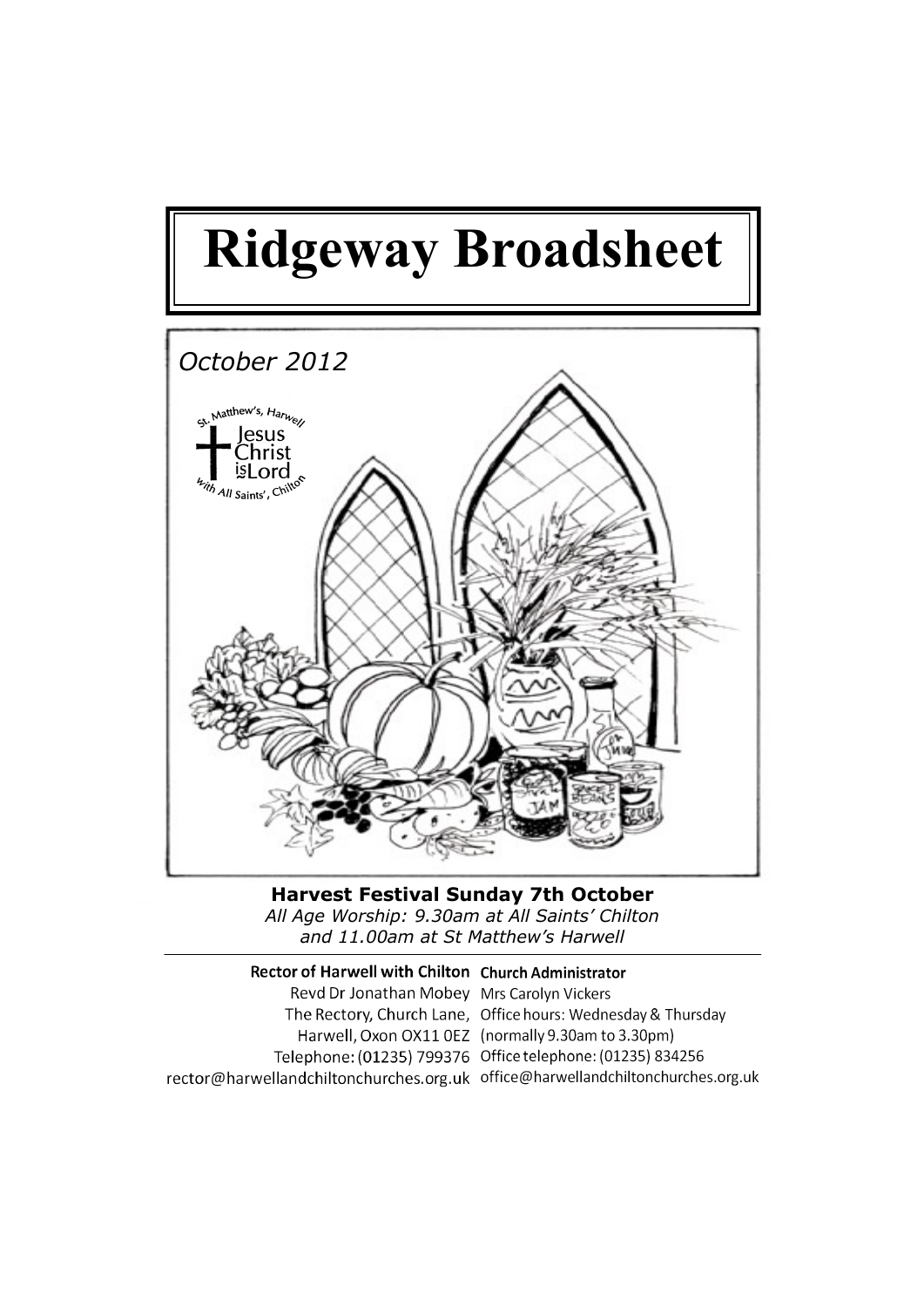

### **Chilton Harvest Lunch & Auction for Tearfund**

All Saints' are holding a Harvest Lunch and Auction of Produce in Chilton Village Hall on Sunday 7th October. The Bring & Share Finger Buffet Lunch will start at 12.30pm followed by the auction of produce donated at the morning Harvest Thanksgiving service at 1.30pm. All proceeds to Tearfund.

#### **Harwell Harvest Lunch**

This will be on Monday 8<sup>th</sup> October in the hall and there will be coffee or tea served from 11 a.m. onwards and food from 12 p.m. until approximately 2:30 p.m. or the last crumb has been devoured. I have enquired with the ladies and the proceeds from the Harvest Lunch should definitely go to 'Tearfund' and only the produce collected in Church might go to the food bank in Didcot. However, fresh fruit or vegetables as well as the flower arrangements from church are going to be sold at the Harvest Lunch and the money added to the 'Tearfund' account.

#### **TOWER FLOODLIGHTING**

Since 2000 St. Matthew's has been floodlit at Christmas, with money provided by the parish. We hope that again the inhabitants of Harwell will want to see their church providing light amid the gloom! It costs about £184 pounds to pay for the electricity, at about £5 a day. Contributions will be very welcome, in £2 coins in the wall safe just inside the door. All £2 coins put here will be used only for the floodlighting.

## **CLOTHING CYCLE**

A massive thank you to everyone from far and wide who donated clothes, coat hangers, clothes rails, mirrors, cakes and time to our recent Clothes Cycle. The cafe was particularly popular, with visitors saying they enjoyed having somewhere in the village to stop off for an unhurried cuppa on a Saturday afternoon! Money taken for clothes will be used for other local practical support activities which we will run as a church. Any unsold goods have gone to the charity shops of Prospects, which provides advice, training and resource materials to churches to help people with learning disabilities.

#### **CHURCHYARD WORKING PARTY**

Volunteers are needed to help with tidying up the Churchyard of All Saints', Chilton on Saturday 20th October from 9.00am and finishing in time for lunch. This is open to everyone in the village, we would love to see lots of people come and give a helping hand for as long as they like. There are a variety of jobs to be done, all you need to do is bring yourself, your favourite tools and not forgetting the gardening gloves. If you have a family grave that needs a tidy please come and join us. Thank you. For more details please phone Judith Russell on 01235 832484.

# **BAZAAR**

Hosted by Chilton Evergreens. Saturday November 17th in Chilton Village Hall at 2pm Cakes, gifts, plants, bric-a-brac and books. Refreshments. Free Entry. Contributions for stalls welcomed. Further details Audrey Slater 834558.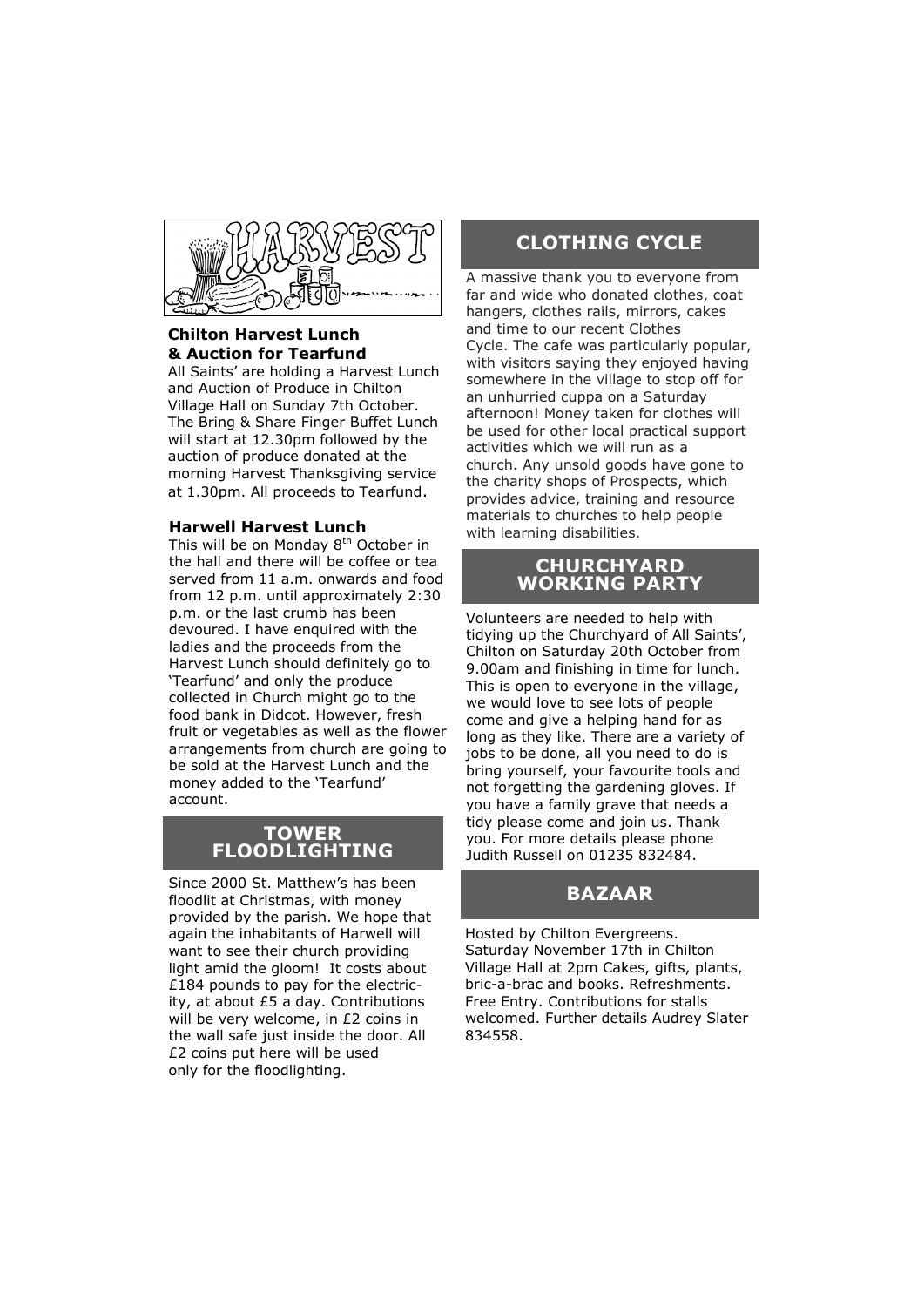# **Jonathan writes...**

To my mind, autumn starts when we first decide to put on the central heating at home. Officially it started on 22nd September – the equinox when day and night each last 12 hours. We may yet get a burst of heat before winter is upon us, but the signs of autumn are certainly all around.

For many of us, the annual turning of the seasons simply adds interest to life, giving an opportunity to wear a different wardrobe, or engage in an alternative set of leisure activities. For others, particularly those who work outdoors or close to the land, the seasons make a huge difference to daily life. For some, particularly the frail or very poor, the change of seasons can lead to illness or even death.

However much we are aware of them, the seasons are a fixed part of life in the natural world. They also point towards the seasons in our own lives.

Over the last few months I have been involved with quite a number of funerals. A popular reading at such services includes the following verses: "There is a time for everything, and a season for every activity under the heavens: a time to be born and a time to die, a time to plant and a time to uproot" (Ecclesiastes 3:1-2).

This ancient book from the biblical wisdom literature reminds us that we are as subject to seasons as the rest of the world. And faced with the inevitable change and seasonality that is built into the natural world, we could become fatalistic, resigned to being trapped in these unavoidable cycles. Or we could try to look beyond them.

In another book of biblical wisdom, Job recognises that the seasons are not directed by an impersonal power, but that there is a person behind them. In a time of personal crisis, Job, with prophetic insight, declares that it is the Lord who gives and takes away (Job 1:21). Years later Jesus further explains that because of his love, the heavenly Father "causes his sun to rise on the evil and the good, and sends rain on the righteous and the unrighteous" (Matthew 5:45).

Whilst they may be outside our control, the seasons are part of God's good plan for his world. So as autumn arrives, whether around us or in our lives, let's give thanks to God for the seasons, trust his loving wisdom, and seek to make the most of the differing opportunities that each brings.

Tonothan

Revd Dr Jonathan Mobey Rector of Harwell with Chilton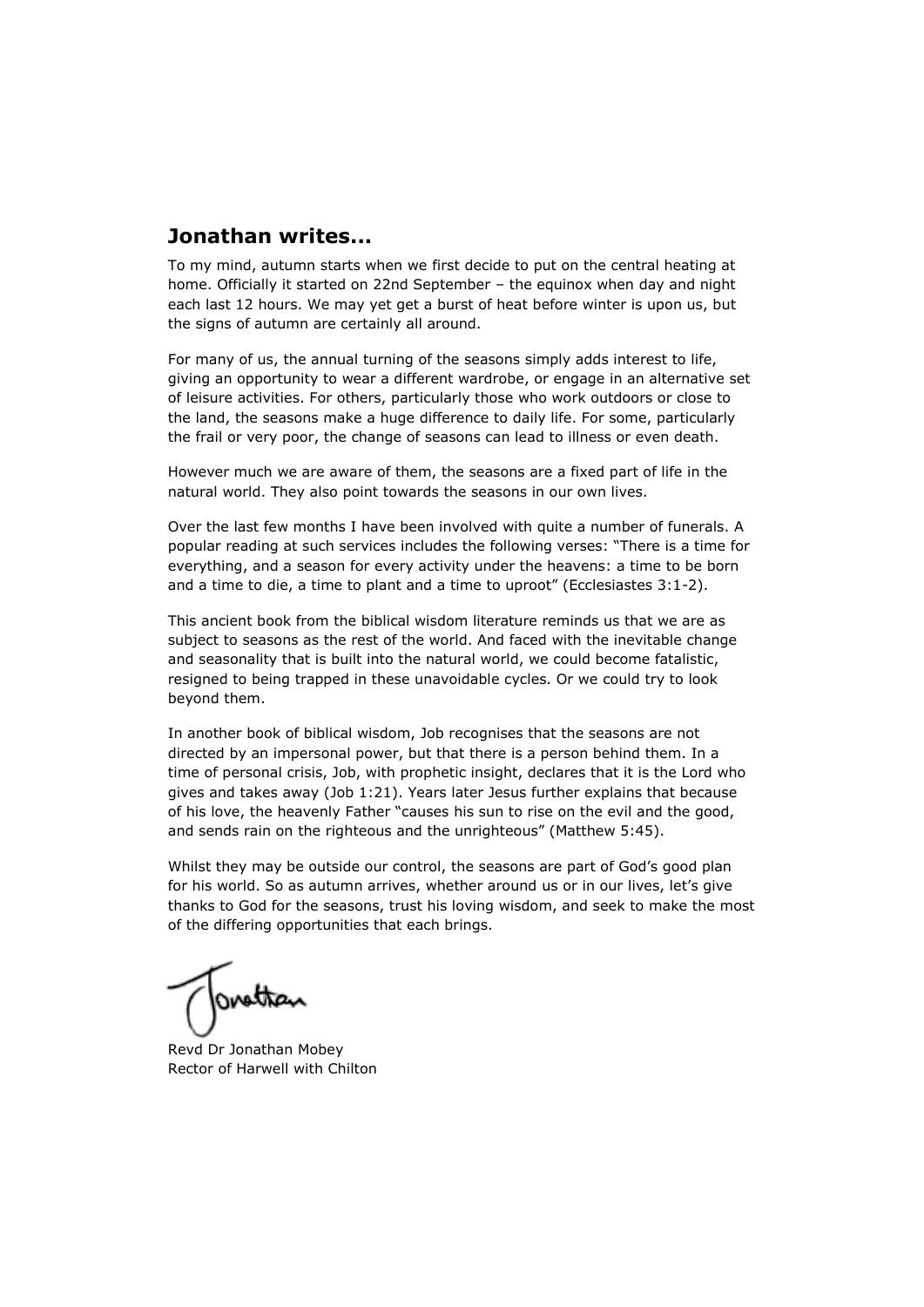### *OCTOBER 2012 CALENDAR*

#### *Monday 1st*  9:00am Chilton School Harvest Assembly at Chilton School 9:30am Fledgelings at St Matthew's Church Hall 10:00am Bell Ringing Peal at All Saints' Tower, Chilton 10:00am Missions Meeting at 'Dromore' Townsend, Harwell 8:00pm Home Group at 10 Jennings Lane, Harwell *Tuesday 2nd* 2:30pm Chilton Evergreens at Chilton Village Hall *Wednesday 3rd* 10:15am Home Group at St Matthew's Church meeting room 1:45pm Home Group at 15 Elderfield Crescent, Chilton 7:30pm Chilton Choir Practice at All Saints' Church 8:00pm Home Group at Various homes in Chilton 8:30pm Night Prayer at All Saints' Church *Thursday 4th* 7:30pm Bell Ringing Practice at St Matthew's Church *Friday 5th* 9:15am Harwell School Harvest Assembly at St Matthew's Church 2:15pm Home Group at Cherry Tree Court, Harwell *Saturday 6th* 8:30am Prayer Meeting in both Churches *Sunday 7th* **8:00am Holy Communion (BCP) at St Matthew's Church, Harwell 9:30am All Age Worship at All Saints' Church, Chilton 11:00am All Age Worship at St. Matthew's Church, Harwell Harvest Lunch & Auction at Chilton Village Hall 6:15pm Evening Prayer at St Matthew's Church, Harwell Youth Fellowship at 9 The Cleave, Harwell** *Monday 8th* 9:30am Fledgelings at St Matthew's Church Hall 11:00am Harwell Harvest Lunch at Harwell Village Hall<br>7:30pm Bell Ringing Practice at All Saints' Church 7:30pm Bell Ringing Practice at All Saints' Church<br>8:00pm Home Group at 10 Jennings Lane, Harwel Home Group at 10 Jennings Lane, Harwell *Tuesday 9th* 7:45pm Chilton Wives at All Saints' Church **Wednesday 10th**<br>10:15am Hom Home Group at St Matthew's Church meeting room 1:45pm Home Group at 15 Elderfield Crescent, Chilton 7:30pm Chilton Choir Practice at All Saints' Church 8:00pm Men's Group at Rose & Crown Pub, Chilton *Thursday 11th* 7:30pm Bell Ringing Practice at St Matthew's Church *Friday 12th* 2:15pm Home Group @ Cherry Tree Court, Harwell 7:30pm 'Moonrakers' concert at St Matthew's Church *Saturday 13th* 8:30am Prayer Meeting in both Churches *Sunday 14th* **8:00am Holy Communion (BCP) at All Saints', Chilton 9:30am Morning Worship at All Saints' Church, Chilton 11:00am Holy Communion at St Matthew's Church, Harwell 4:30pm Hands Free Worship at St Matthew's Church, Harwell 7:00pm Youth Fellowship at St Matthew's Church Hall Harwell**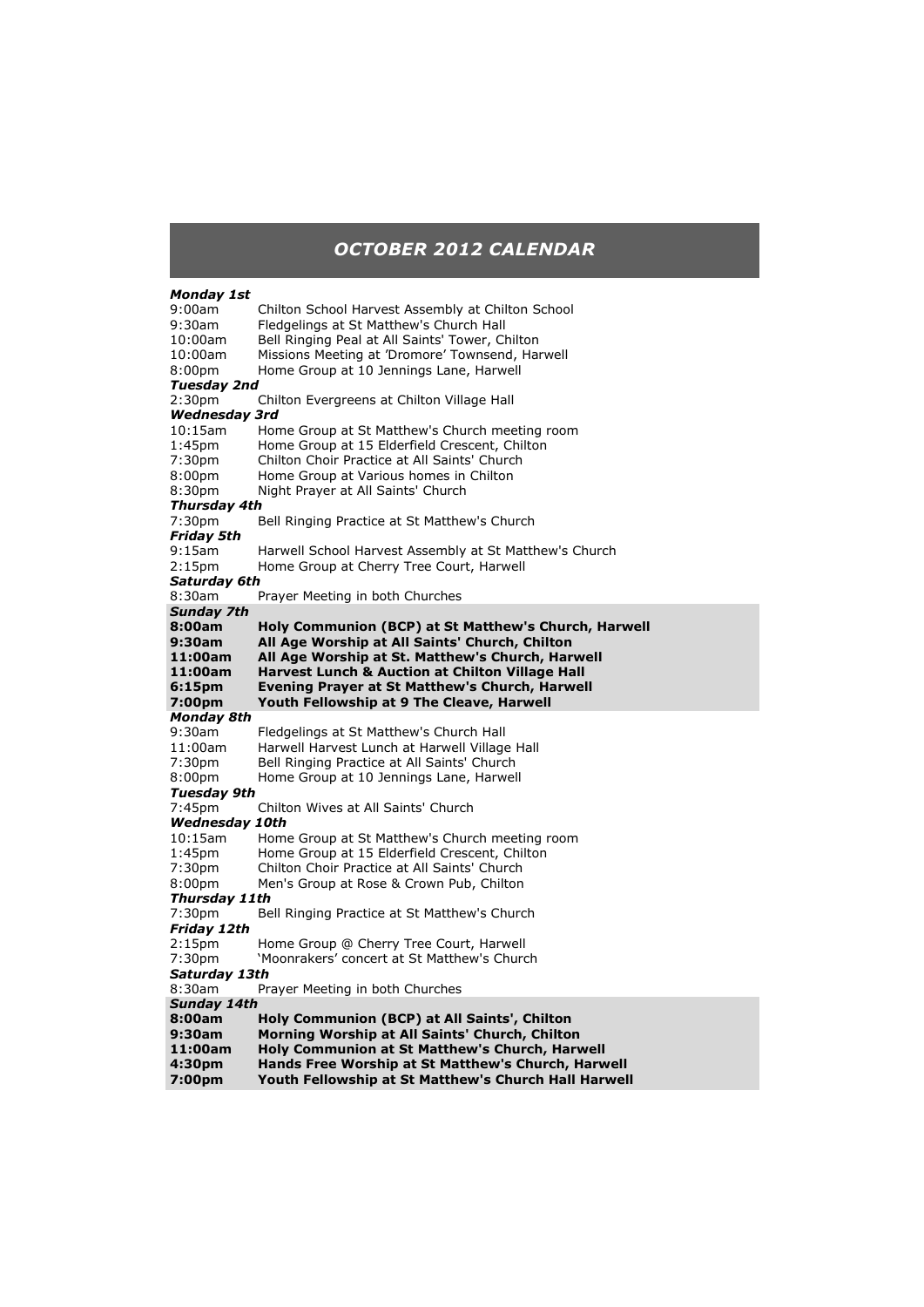#### *Monday 15th*

9:30am Fledgelings at St Matthew's Church Hall<br>7:30pm Bell Ringing Practice at All Saints' Churc Bell Ringing Practice at All Saints' Church 8:00pm Home Group at 10 Jennings Lane, Harwell *Tuesday 16th* 10:00am Holy Communion (BCP) at Cherry Tree Court, Harwell 7:30pm Ladies' Group– 'Seven Churches of Asia' at St. Matthew's Church Hall, Harwell *Wednesday 17th* 10:15am Home Group at St Matthew's Church meeting room 1:45pm Home Group at 15 Elderfield Crescent, Chilton 7:30pm Chilton Choir Practice at All Saints' Church *Thursday 18th* 2:30pm Harwell Evergreens at St Matthew's Church Hall 6:15pm Harwell Young Singers Practice at St Matthew's Church, Harwell 7:30pm Bell Ringing Practice at St Matthew's Church *Friday 19th* 2:15pm Home Group at Cherry Tree Court, Harwell *Saturday 20th* 8:30am Prayer Meeting in both churches. 9:00am Churchyard Working Party at All Saint's Churchyard, Chilton *Sunday 21st* **8:00am Holy Communion (BCP) at St Matthew's Church, Harwell 9:30am Holy Communion at All Saints' Church, Chilton 11:00am Morning Worship at St Matthew's Church, Harwell 6:15pm Evening Prayer (BCP) at St Matthew's Church, Harwell 7:00pm Youth Fellowship at 9 The Cleave, Harwell** *Monday 22nd* 9:30am Fledgelings at St Matthew's Church Hall Bell Ringing Practice at All Saints' Church 8:00pm Home Group at 10 Jennings Lane, Harwell *Tuesday 23rd* 7:45pm St Matthew's PCC meeting at St Matthew's Church, Harwell *Wednesday 24th* 10:15am Home Group at St Matthew's Church meeting room<br>1:45pm Home Group at 15 Elderfield Crescent, Chilton Home Group at 15 Elderfield Crescent, Chilton 7:30pm Chilton Choir Practice at All Saints' Church *Thursday 25th* 7:30pm Bell Ringing Practice at St Matthew's Church *Friday 26th* 2:15pm Home Group at Cherry Tree Court, Harwell *Saturday 27th* 8:30am Prayer Meeting in both Churches *Sunday 28th* **8:00am Holy Communion (BCP) at All Saints' Church, Chilton 9:30am Morning Worship at All Saints' Church, Chilton 11:00am Morning Worship at St Matthew's Church, Harwell 6:15pm Holy Communion at St Matthew's Church, Harwell 7:00pm Youth Fellowship at 9 The Cleave, Harwell** *Monday 29th* 9:30am Fledgelings at St Matthew's Church Hall 7:30pm Bell Ringing Practice at All Saints' Church 8:00pm Home Group at 10 Jennings Lane, Harwell *Wednesday 31st* 10:15am Home Group at St Matthew's Church meeting room 1:45pm Home Group at 15 Elderfield Crescent, Chilton

7:30pm Chilton Choir Practice at All Saints' Church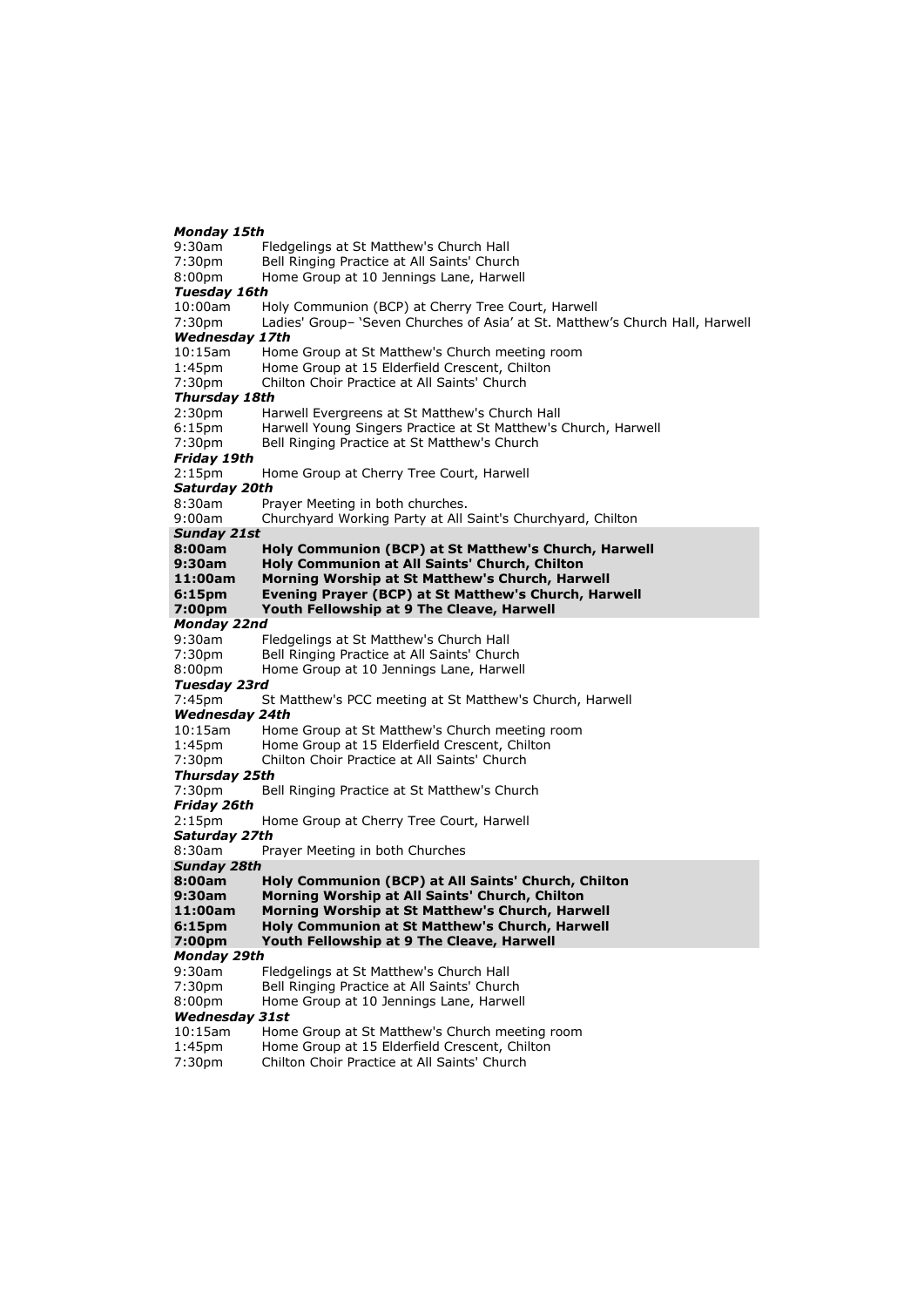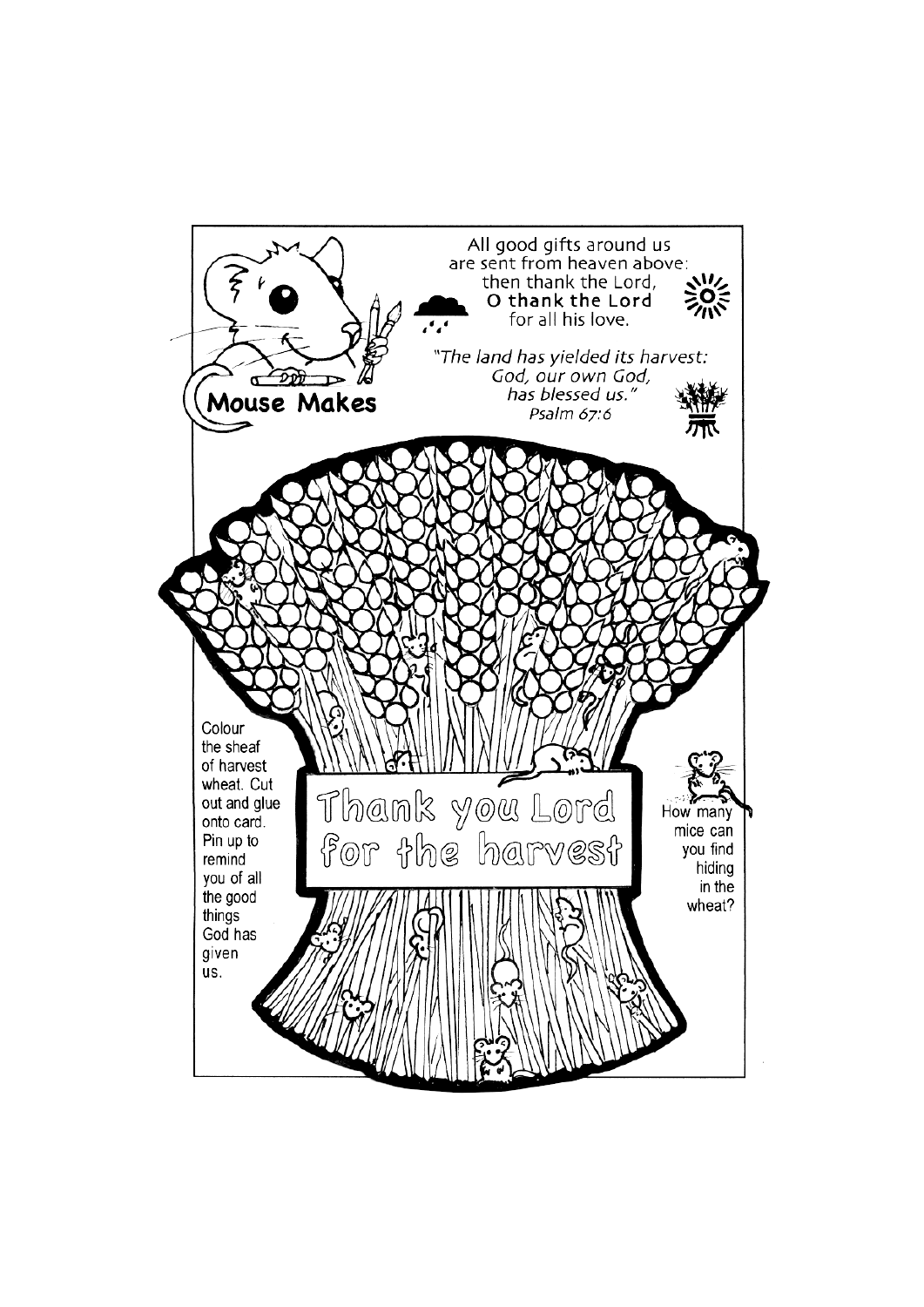#### **FROM THE PARISH REGISTERS**

#### **Baptisms**

*"Welcome into the Lord's family" Isla Bishop*

#### **Funerals**

*"He who believes in Me will live"*

David William Wood (69) Sandra Ann Reeve (65) Valentine Cox (72) Sarah Harmer (67)

### **WELCOME BBQ THANKS**

Thank you to all the new residents from Chilton village and Chilton Field who came to the 'Welcome BBQ' on Saturday 15th September. We really enjoyed meeting you all and welcoming you to Chilton. We hopefully included everyone who recently moved to Chilton but apologies to those who we did not manage to contact. We hope to see you again at our various events through the year including such things as quiz nights and plant sales, often raising funds for charity as well as having a fun time. The next Chilton community event is a Harvest Lunch in the Village Hall on Sunday 7th October in aid of Tearfund, who fight poverty across the world. Further details are in this edition of the Broadsheet. We hope you soon feel part of the community and look forward to seeing you again soon.

#### **DIDCOT EMERGENCY FOODBANK**

Thank you so much for your regular donations to the Foodbank. Your practical support is so important to us as we seek to serve those in need in our community. We are so conscious that we rely on your support, both practically and prayerfully in all that we do at the Foodbank. The last two months have been very busy and we have provided 3 days worth of food for 116 people, 100 adults and 16 children. To give you an idea, the amount of food that is given out for that many people is 3248 items! I have had to make two purchases using the Nectar card totaling £292.00, so to all those who add their points to the card so generously, thank you. If you would like to know more about the Nectar card scheme then please do ask me. Thank you for your continued support. Miriam Loukes The Foodbank phone number during opening hours: – Tuesday & Fridays, 11-1pm is 07551 984465. Didcot Emergency Foodbank is a project of Didcot Baptist Church. Charity number: 1128696. We are part of Churches Together in Didcot & District.

# **THANK YOU**

The Rolls family is very grateful for the kind support received following Jim's death, and for donations made to All Saints', Chilton in his memory. The donations, which so far have reached just over £500, will be used in a major project to resurface the churchyard paths in order to ease access for people with wheelchairs and pushchairs. Thank you very much.